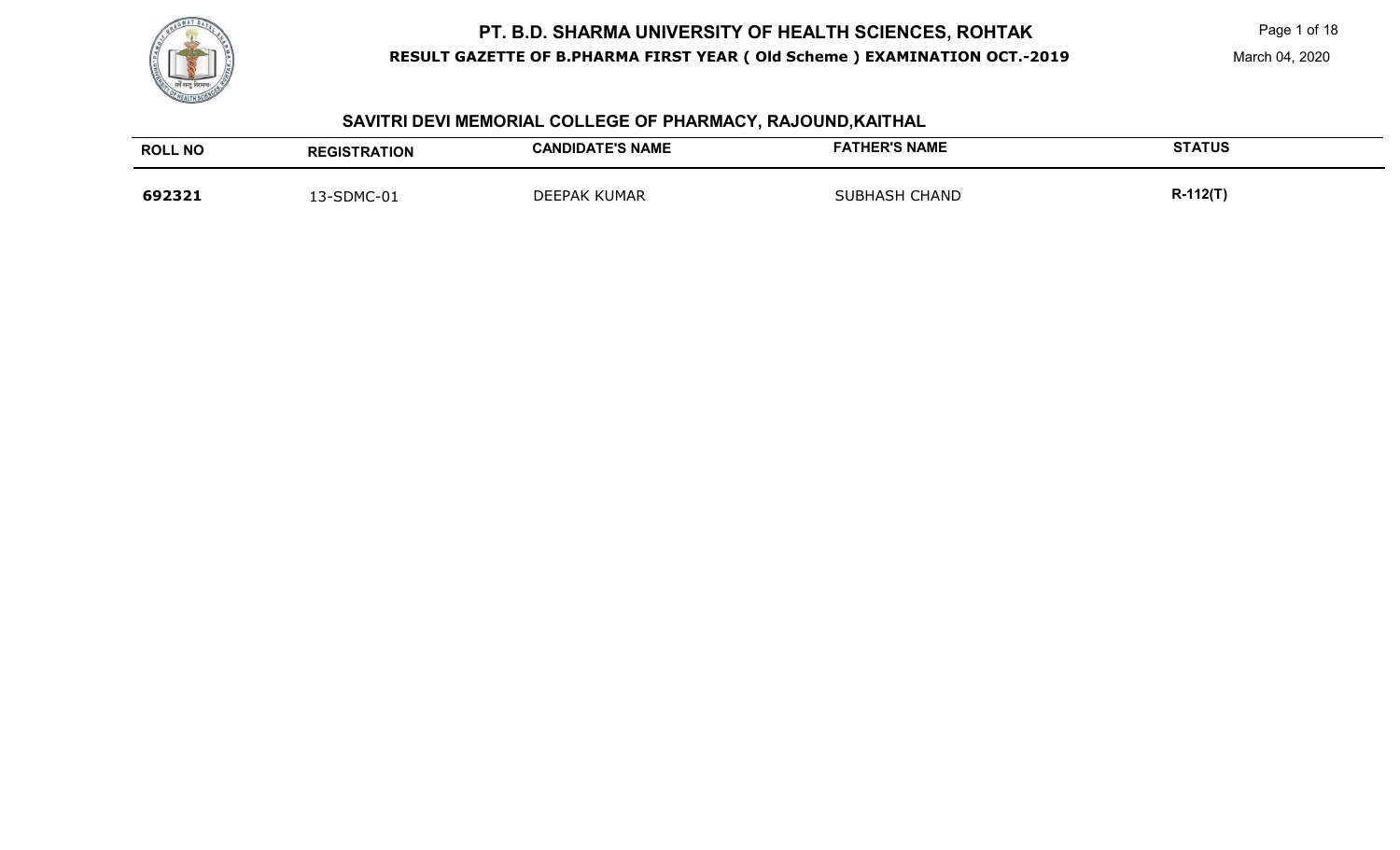

# **INTERNATIONAL INSTITUTE OF PHARMACEUTICAL SCIENCES, SONEPAT**

| <b>ROLL NO</b> | <b>REGISTRATION</b> | <b>CANDIDATE'S NAME</b>  | <b>FATHER'S NAME</b> | <b>STATUS</b>                                  |
|----------------|---------------------|--------------------------|----------------------|------------------------------------------------|
| 690101         | 12-IIPJS-07         | ANUJ KUMAR               | <b>RAMPAL PANWAR</b> | R-112(T) 114(T) 115(T) 116(T)<br>117(T) 118(T) |
| 690171         | 12-IIPJS-10         | AVINASH CHANDRA HIMANSHU | AMAWASH MANJHI       | R-111(T) 112(T) 113(T) 114(T)<br>116(T)        |
| 692371         | 13-IIPJS-39         | <b>RAHUL</b>             | <b>SURAT SAINI</b>   | 808 / 1400                                     |
| 692372         | 13-IIPJS-45         | <b>SACHIN DHAKA</b>      | <b>INDER SINGH</b>   | $R-111(T) 114(T)$                              |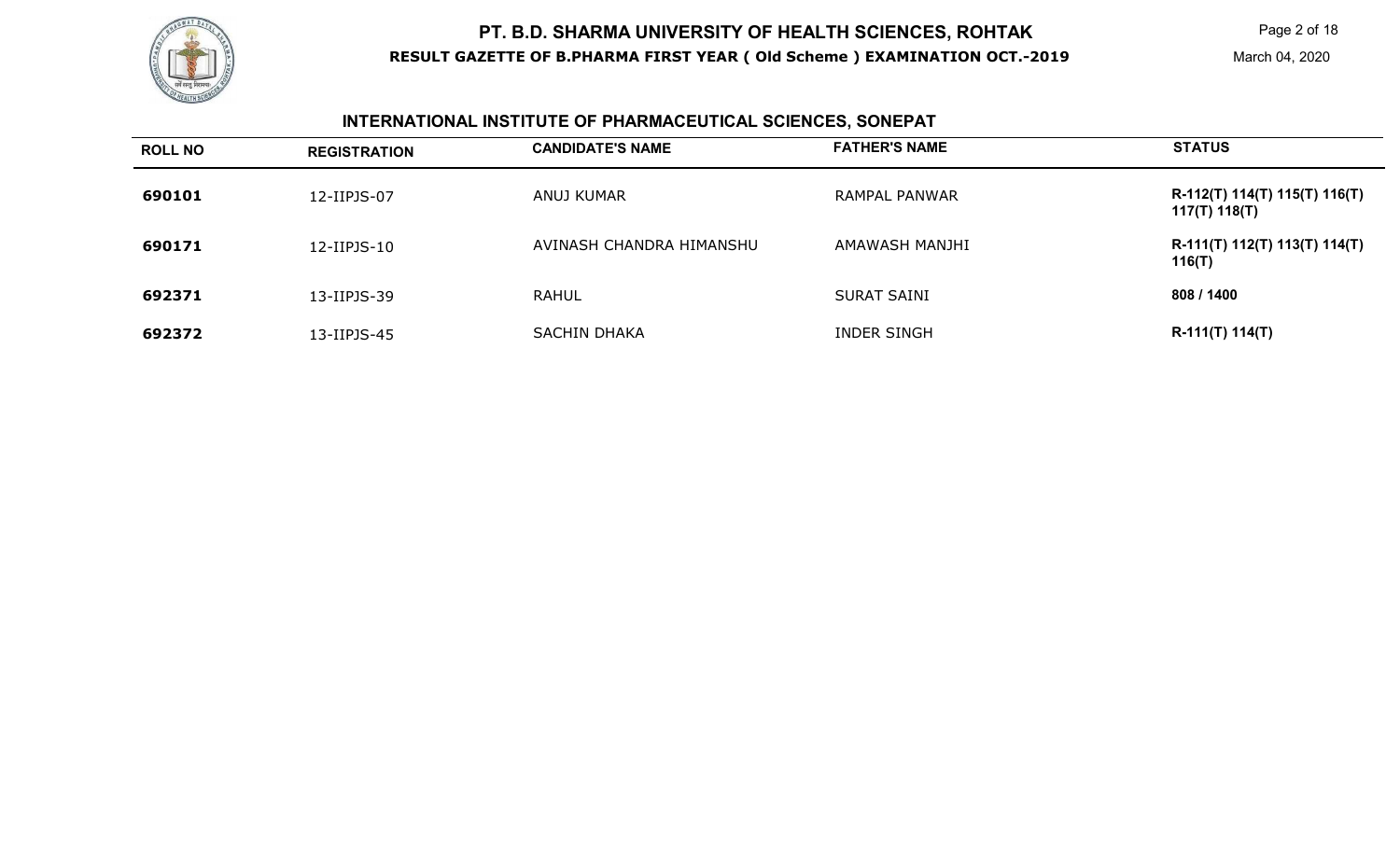

Page 3 of 18

# **R.K.S.D. COLLEGE OF PHARMACY,KAITHAL**

| <b>ROLL NO</b> | <b>REGISTRATION</b> | <b>CANDIDATE'S NAME</b> | <b>FATHER'S NAME</b>  | <b>STATUS</b> |
|----------------|---------------------|-------------------------|-----------------------|---------------|
| 690431         | 10-RKSD-24          | <b>RAVI KANT</b>        | <b>RAMESH CHANDER</b> | $R-112(T)$    |
| 690432         | 3-RKSD-24           | RAJAT KUMAR             | <b>RAM KUMAR</b>      | 825 / 1400    |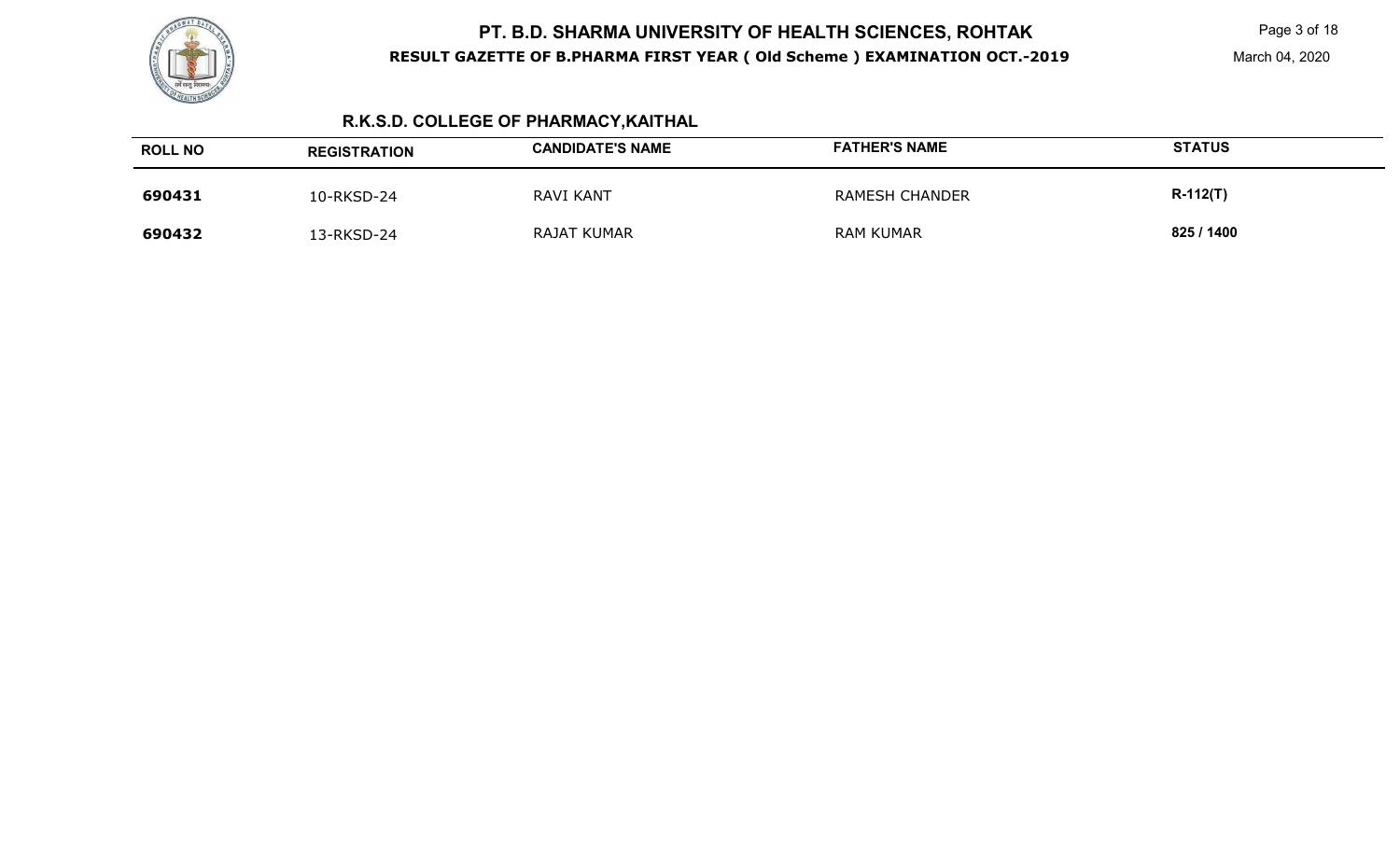

Page 4 of 18

# **JANTA COLLEGE OF PHARMACY, BUTANA (SONIPAT)**

| <b>ROLL NO</b> | <b>REGISTRATION</b> | <b>CANDIDATE'S NAME</b> | <b>FATHER'S NAME</b>   | <b>STATUS</b>   |
|----------------|---------------------|-------------------------|------------------------|-----------------|
| 690531         | 2-JCB-05            | <b>ANKIT</b>            | <b>RAJENDER SINGH</b>  | R-112(T) 113(T) |
| 690532         | 2-JCB-15            | RAKESH KUMAR GUPTA      | <b>RAM LAUOT GUPTA</b> | 838 / 1400      |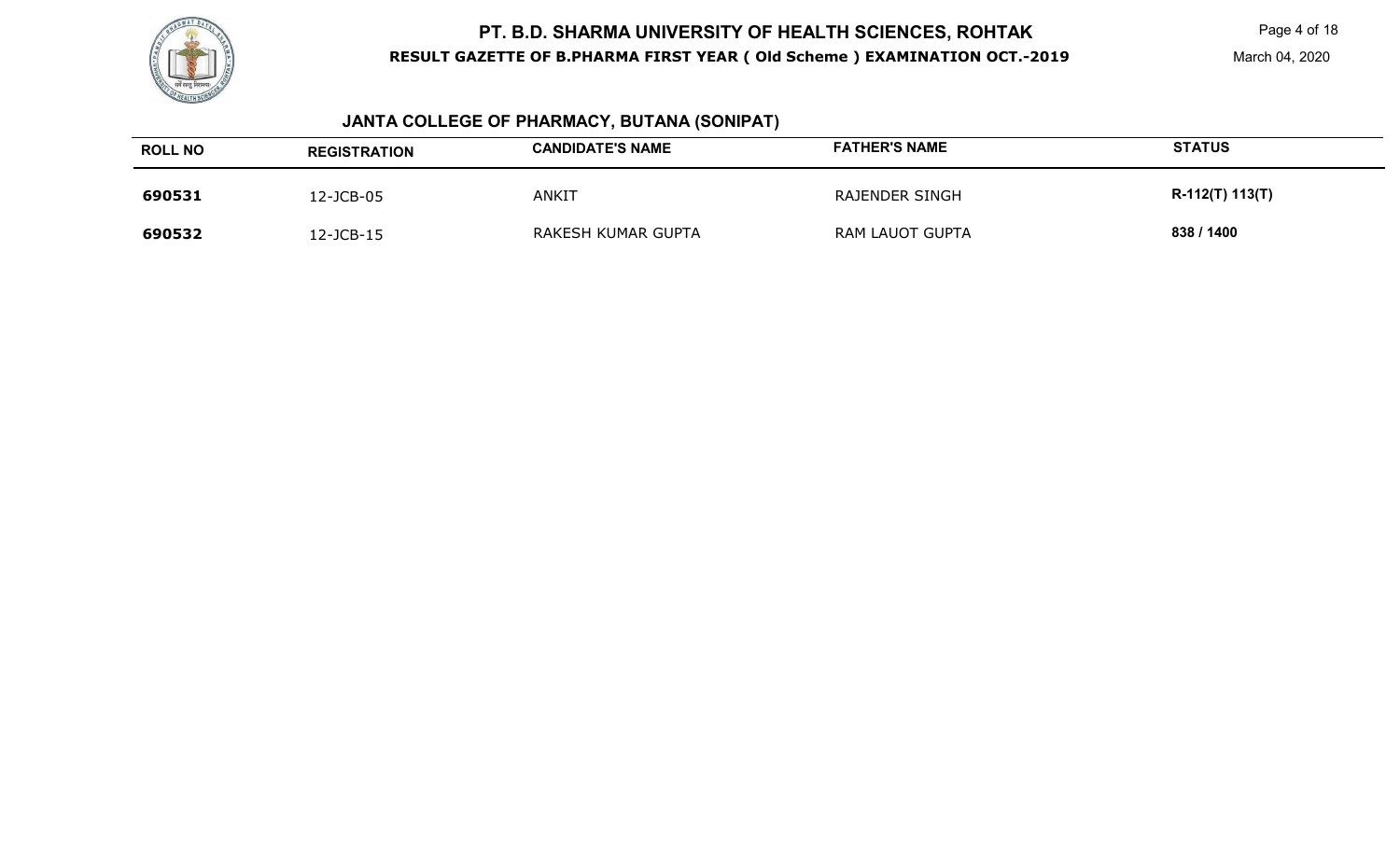

Page 5 of 18

March 04, 2020

# **JAN NAYAK CH DEVILAL (M) COLLEGE OF PHARMACY,SIRSA**

| <b>ROLL NO</b> | <b>REGISTRATION</b> | <b>CANDIDATE'S NAME</b> | <b>FATHER'S NAME</b> | <b>STATUS</b> |
|----------------|---------------------|-------------------------|----------------------|---------------|
| 690641         | 13-JNCDL-28         | <b>AKASH</b>            | <b>VIJAY SETHI</b>   | R-112(T)      |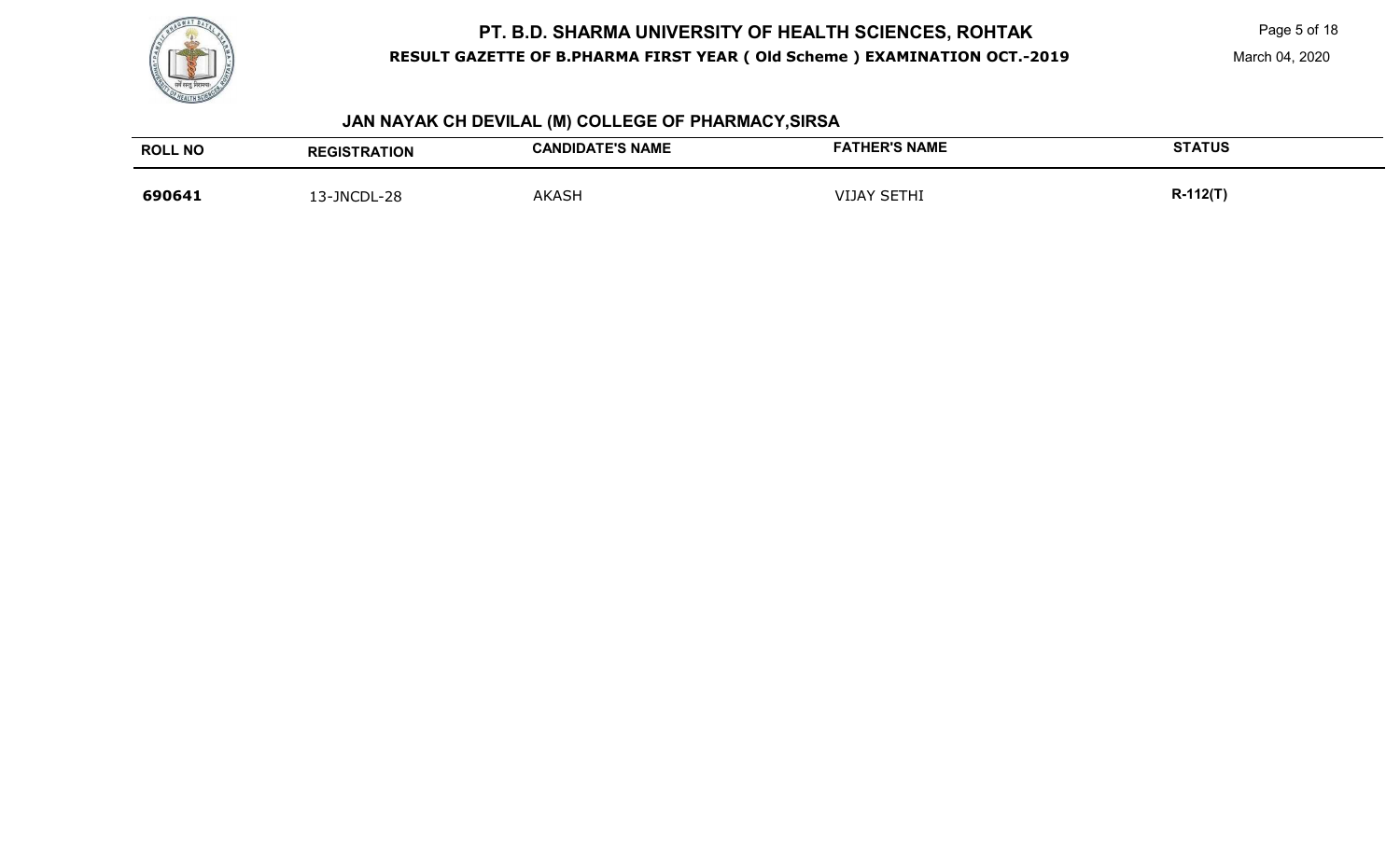

Page 6 of 18

March 04, 2020

#### **DOON VALLEY INSTITUTE OF PHARMACY & MEDICINE KARNAL**

| <b>ROLL NO</b> | <b>REGISTRATION</b> | <b>CANDIDATE'S NAME</b> | <b>FATHER'S NAME</b> | <b>STATUS</b> |
|----------------|---------------------|-------------------------|----------------------|---------------|
| 692621         | 13-DVI-10           | <b>DEEPAK SINGH</b>     | <b>BALDEV SINGH</b>  | $R-111(T)$    |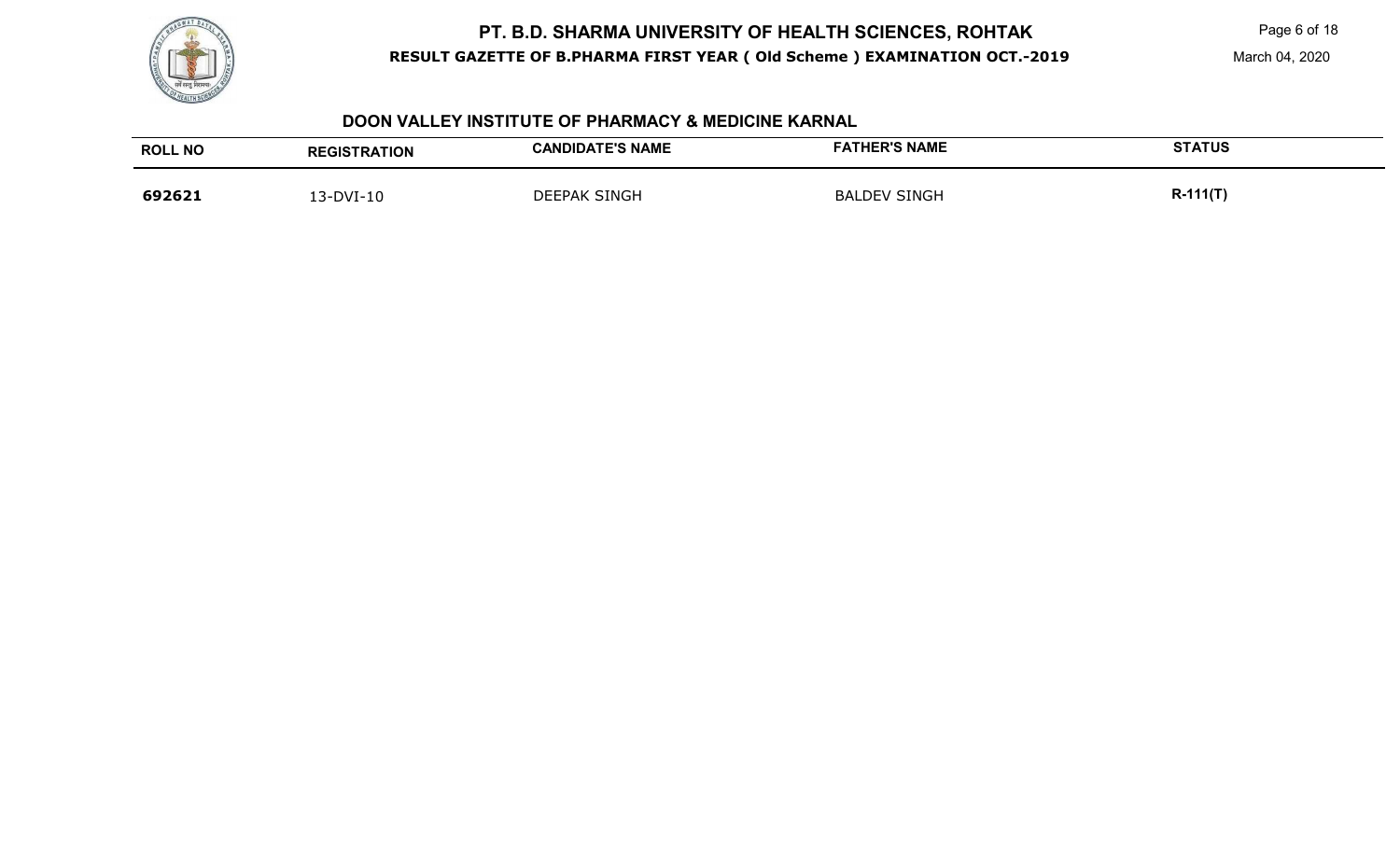

Page 7 of 18

# **SHRI RAM COLLEGE OF PHARMACY, RAMBA, KARNAL**

| <b>ROLL NO</b> | <b>REGISTRATION</b> | <b>CANDIDATE'S NAME</b> | <b>FATHER'S NAME</b> | <b>STATUS</b> |
|----------------|---------------------|-------------------------|----------------------|---------------|
| 690881         | 13-SRC-04           | <b>MANOJ</b>            | <b>SURAJ BHAN</b>    | $R-111(T)$    |
| 692651         | 13-SRC-01           | ROHIT SAINI             | PARVEEN KUMAR        | $R-111(T)$    |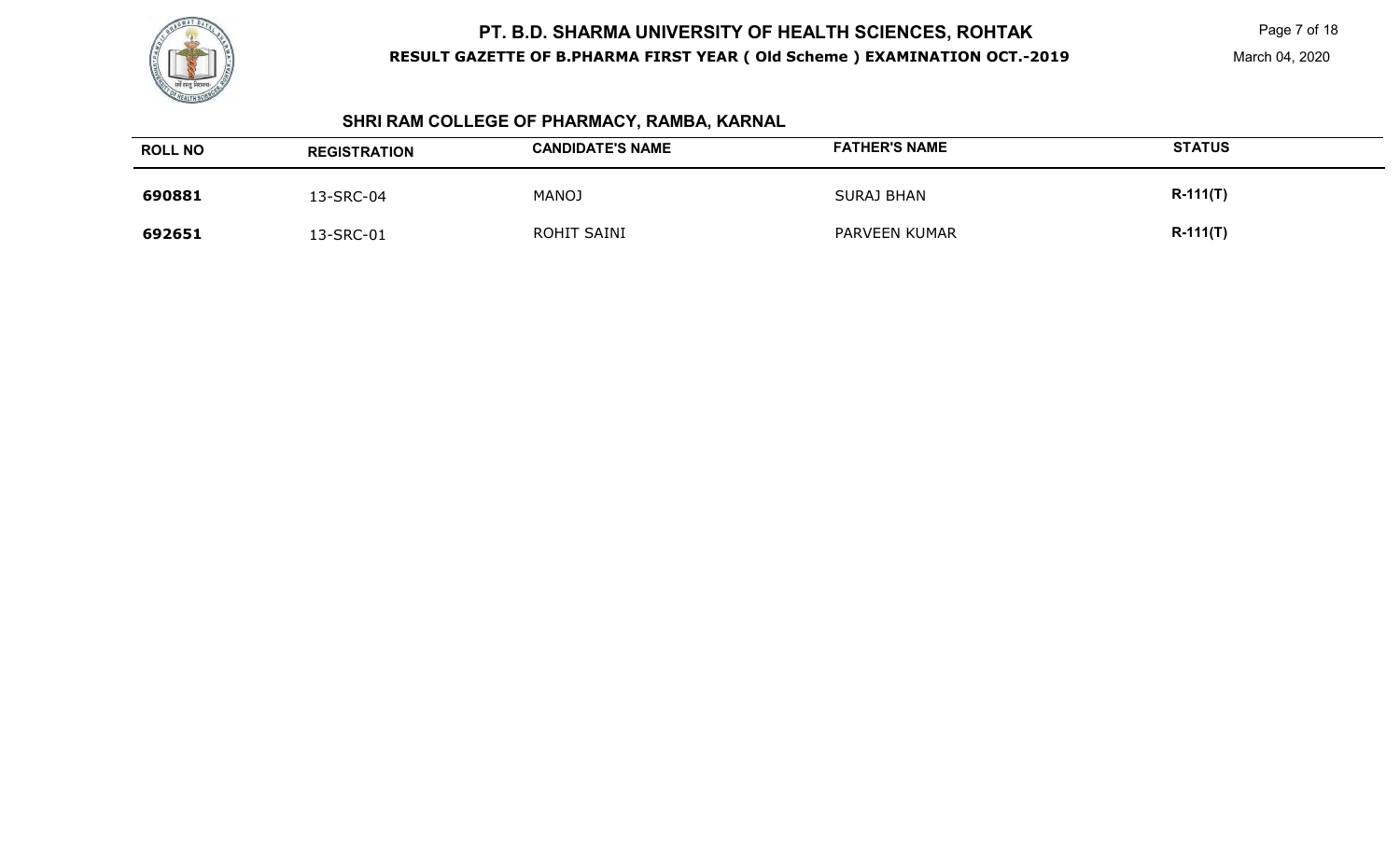

Page 8 of 18

March 04, 2020

# **B S ANANGPURIA INSTITUTE OF PHARMACY,FARIDABAD**

| <b>ROLL NO</b> | <b>REGISTRATION</b> | <b>CANDIDATE'S NAME</b> | <b>FATHER'S NAME</b> | <b>STATUS</b> |
|----------------|---------------------|-------------------------|----------------------|---------------|
| 690981         | 13-BSAI-20          | DEEPAK CHAWLA           | <b>DINESH CHAWLA</b> | $R-114(T)$    |
| 692691         | 13-BSAI-19          | <b>DEEPAK</b>           | AMARPAL              | <b>UMC</b>    |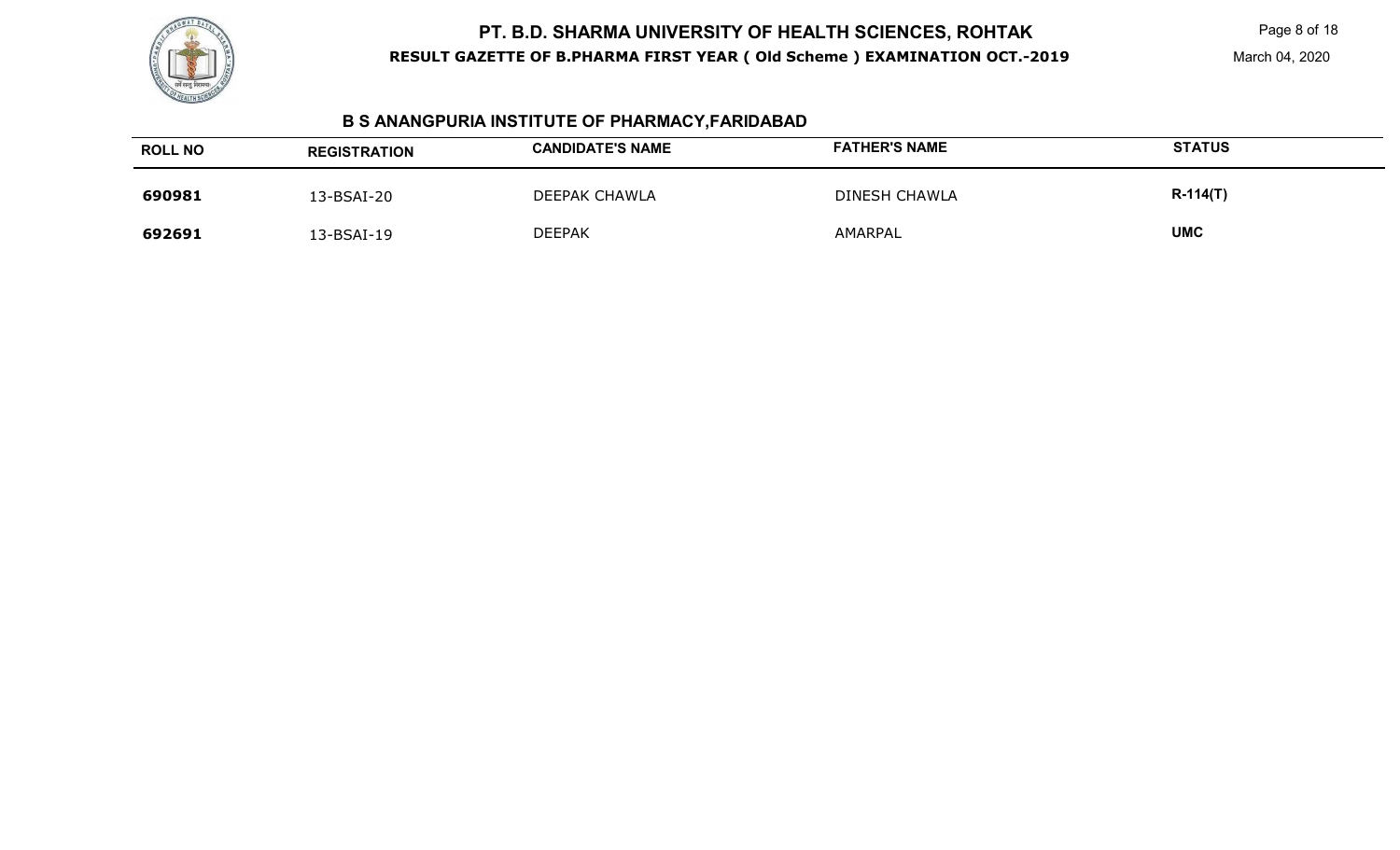

Page 9 of 18

March 04, 2020

#### **HINDU COLLEGE OF PHARMACY SONEPAT**

| <b>ROLL NO</b> | <b>REGISTRATION</b> | <b>CANDIDATE'S NAME</b> | <b>FATHER'S NAME</b> | <b>STATUS</b>            |
|----------------|---------------------|-------------------------|----------------------|--------------------------|
| 691091         | 12-HC-20            | <b>KULDEEP</b>          | <b>JAGDISH</b>       | 759 / 1400               |
| 691092         | 12-HC-23            | MANJEET SINGH           | <b>DALBIR SINGH</b>  | $R-111(T) 112(T) 115(T)$ |
| 691093         | 13-HC-43            | <b>SACHIN SEHRAWAT</b>  | <b>SANJAY</b>        | 867 / 1400               |
| 692711         | 12-HC-18            | KAILASH                 | <b>DHARMPAL</b>      | $R-112(T)$               |
| 692731         | 12-HC-24            | MOHD SHAKIR AMEEN       | FAROOQ AHMED         | 801 / 1400               |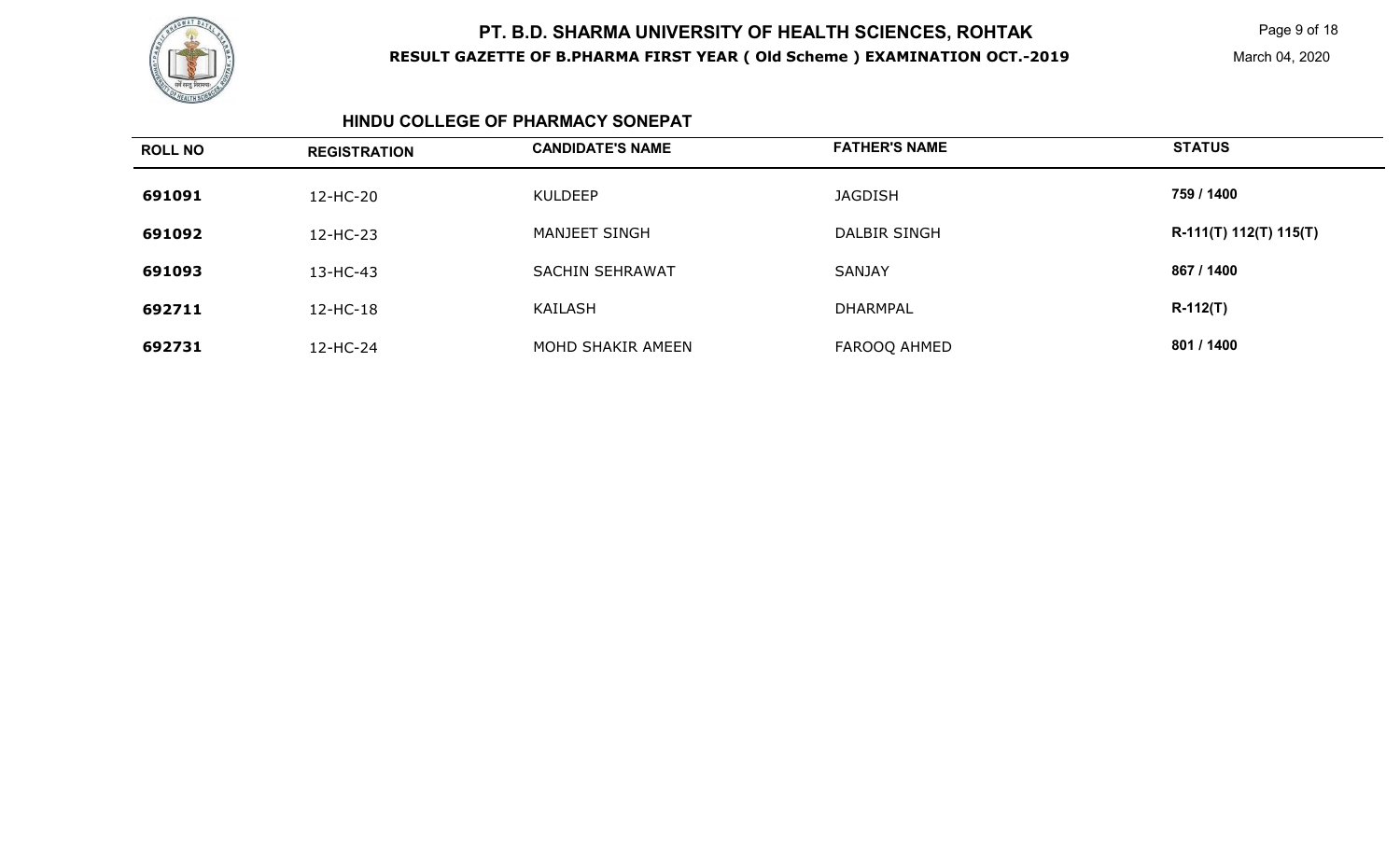

# **P D M SCHOOL OF PHARMACY, KARSINDHU, SAFIDON, JIND**

| <b>ROLL NO</b> | <b>REGISTRATION</b> | <b>CANDIDATE'S NAME</b> | <b>FATHER'S NAME</b> | <b>STATUS</b> |
|----------------|---------------------|-------------------------|----------------------|---------------|
| 691211         | 12-PDMS-10          | <b>FARHAN</b>           | SAZID                | $R-112(T)$    |
| 691212         | 13-PDMS-02          | ANKIT CHHOKER           | RAJBIR               | $R-116(T)$    |
| 692751         | 12-PDMS-19          | MONU KUMAR              | RISHI PAL            | $R-112(T)$    |
| 692791         | 13-PDMS-49          | <b>VIKRAM SAINI</b>     | SATYAWAN SAINI       | $R-112(T)$    |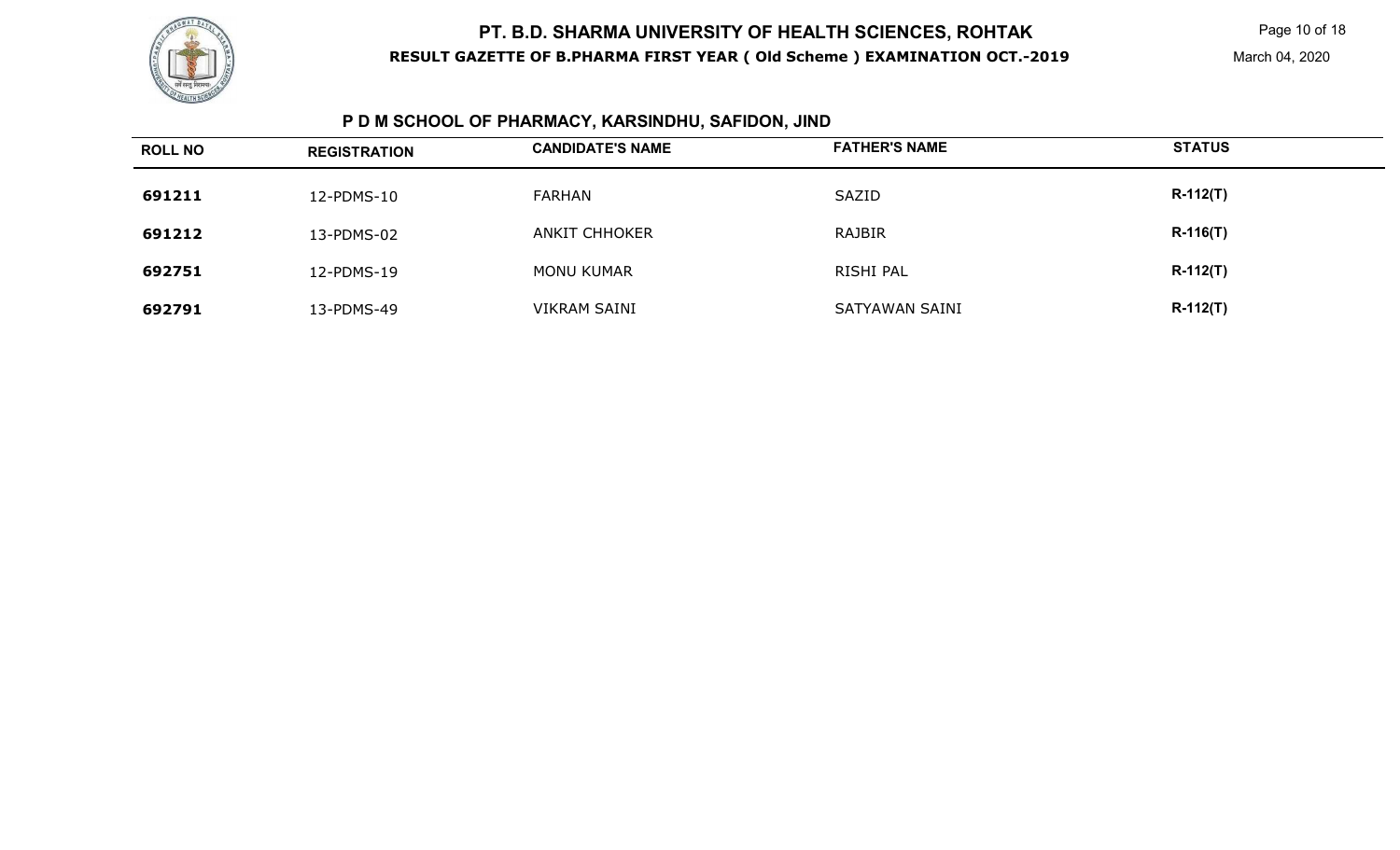

# **VAISH INST. OF PHARMACEUTICAL EDU. & RESEARCH, ROHTAK**

| <b>ROLL NO</b> | <b>REGISTRATION</b> | <b>CANDIDATE'S NAME</b> | <b>FATHER'S NAME</b> | <b>STATUS</b> |
|----------------|---------------------|-------------------------|----------------------|---------------|
| 691311         | 12-VIR-48           | SIDDHARATH              | <b>RAJESH</b>        | $R-112(T)$    |
| 691361         | 1-VIR-02            | <b>AJAY</b>             | <b>RAMESH KUMAR</b>  | 832 / 1400    |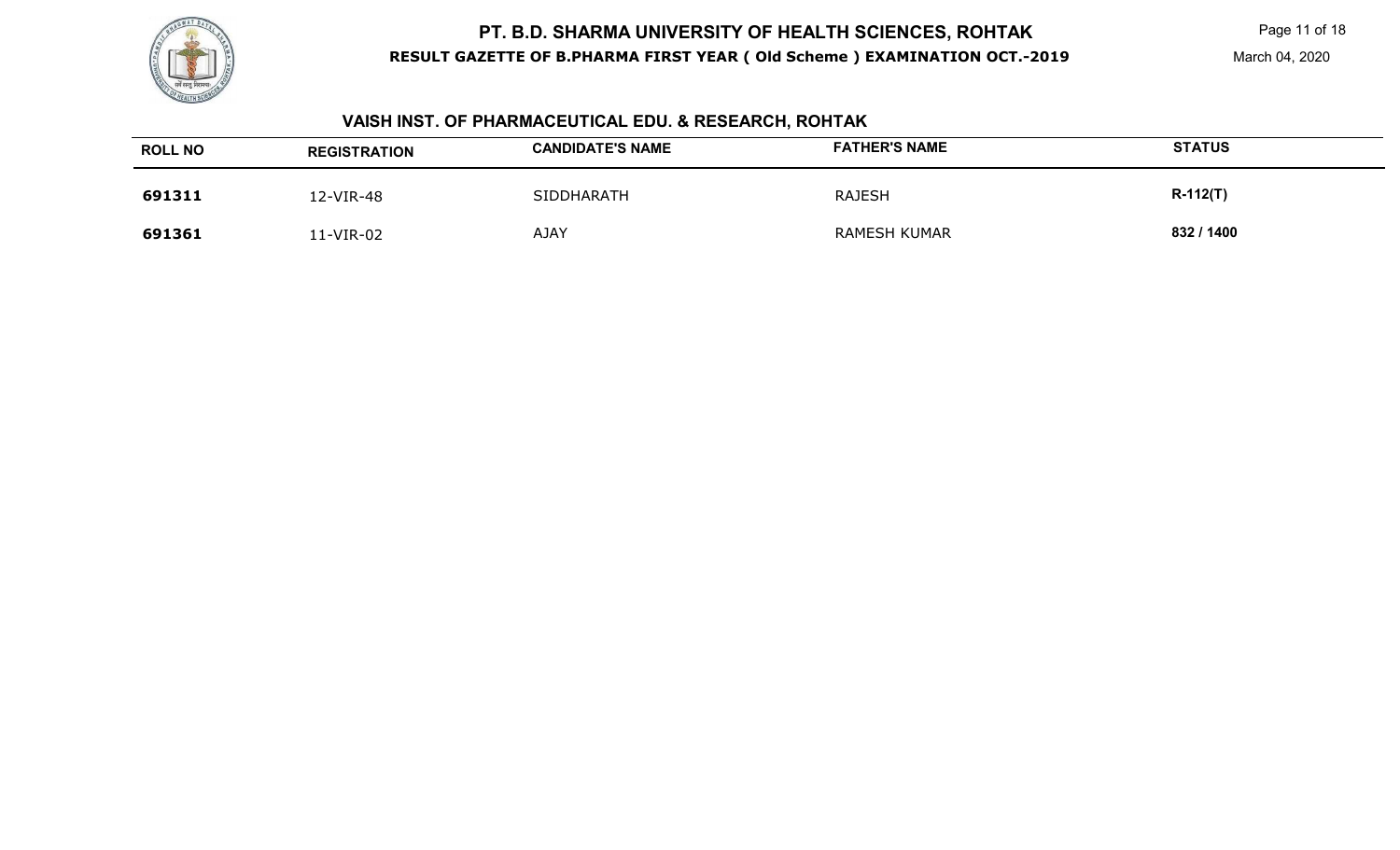

#### **GURU GOBIND SINGH COLLEGE OF PHARMACY YAMUNA NAGAR**

| <b>ROLL NO</b> | <b>REGISTRATION</b> | <b>CANDIDATE'S NAME</b> | <b>FATHER'S NAME</b> | <b>STATUS</b> |
|----------------|---------------------|-------------------------|----------------------|---------------|
| 691411         | 13-GGSC-15          | <b>MOKSHIT</b>          | <b>HARJEET</b>       | 855 / 1400    |
| 692851         | 12-GGSC-18          | MOHIT SAINI             | <b>AMRIT LAL</b>     | $R-112(T)$    |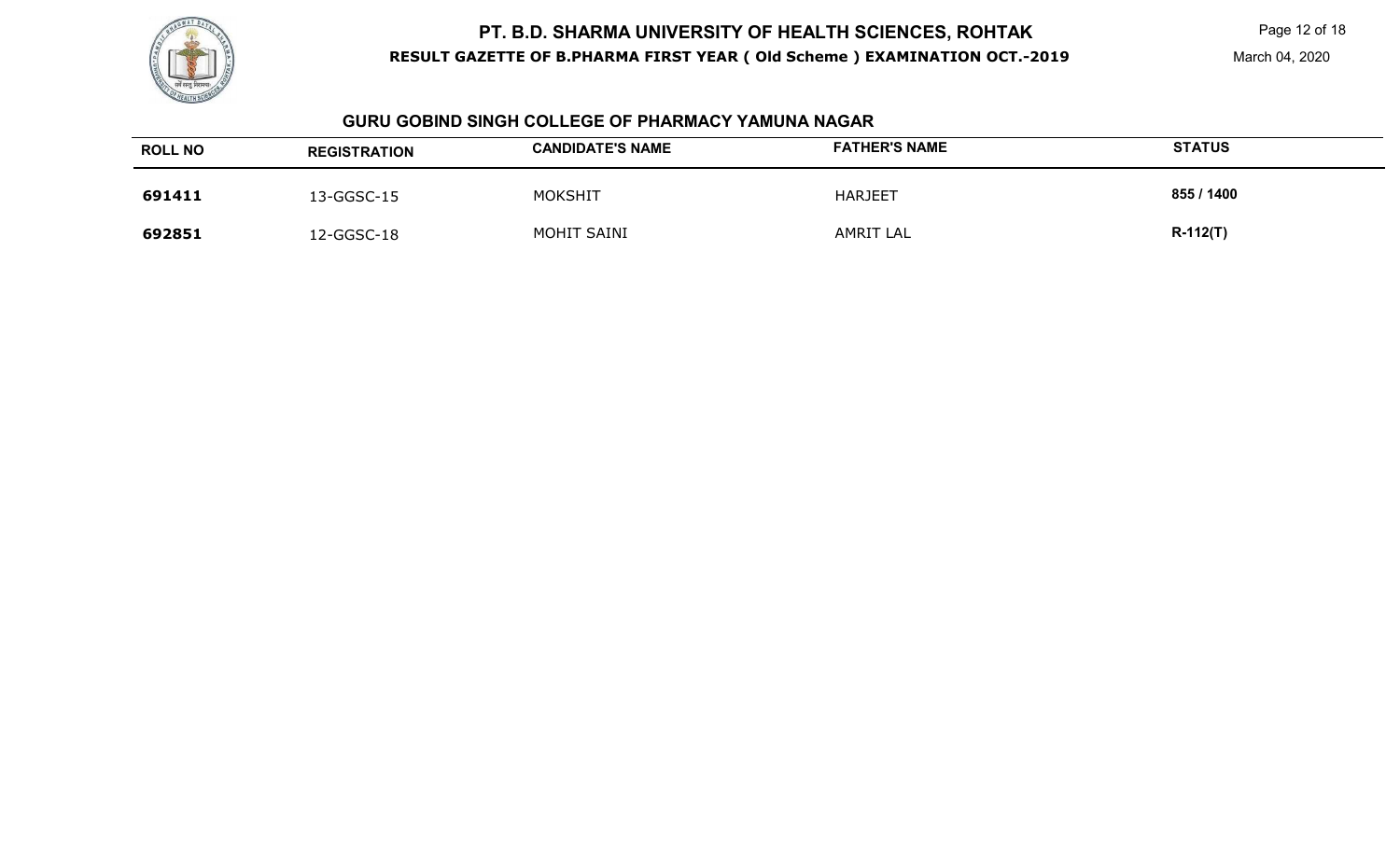

Page 13 of 18

# **COLLEGE OF PHARMACY, PT. B.D. SHARMA PGIMS, ROHTAK**

| <b>ROLL NO</b> | <b>REGISTRATION</b> | <b>CANDIDATE'S NAME</b> | <b>FATHER'S NAME</b> | <b>STATUS</b> |
|----------------|---------------------|-------------------------|----------------------|---------------|
| 692951         | 3-PGIMS-524         | AMIT                    | <b>NULDEEP</b>       | $R-118(T)$    |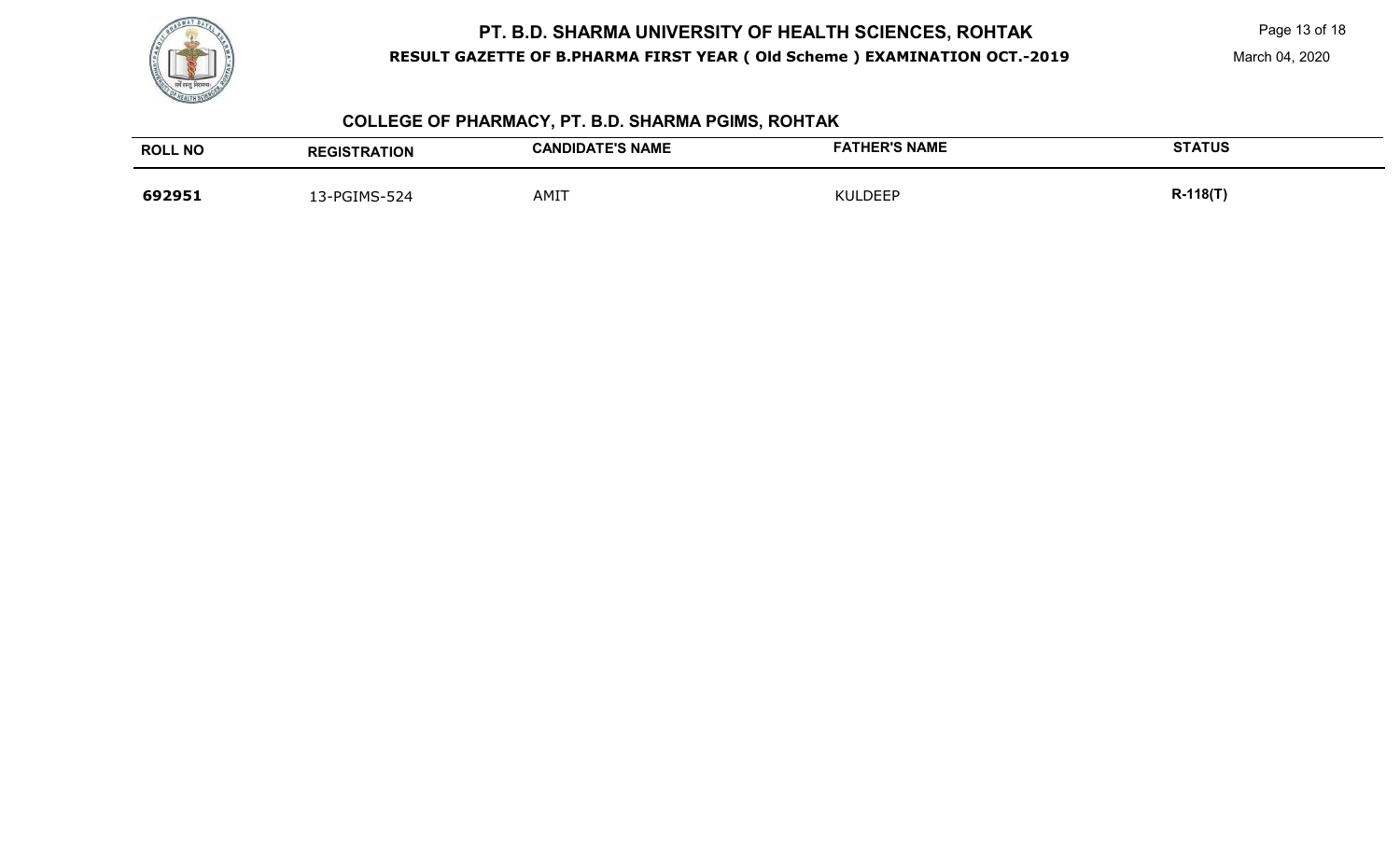

Page 14 of 18

# **RAM GOPAL COLLEGE OF PHARMACY, SULTANPUR, GURGAON**

| <b>ROLL NO</b> | <b>REGISTRATION</b> | <b>CANDIDATE'S NAME</b> | <b>FATHER'S NAME</b> | <b>STATUS</b> |
|----------------|---------------------|-------------------------|----------------------|---------------|
| 691801         | 12-RGC-43           | <b>RAVINDER</b>         | <b>MAHAVIR YADAV</b> | 799 / 1400    |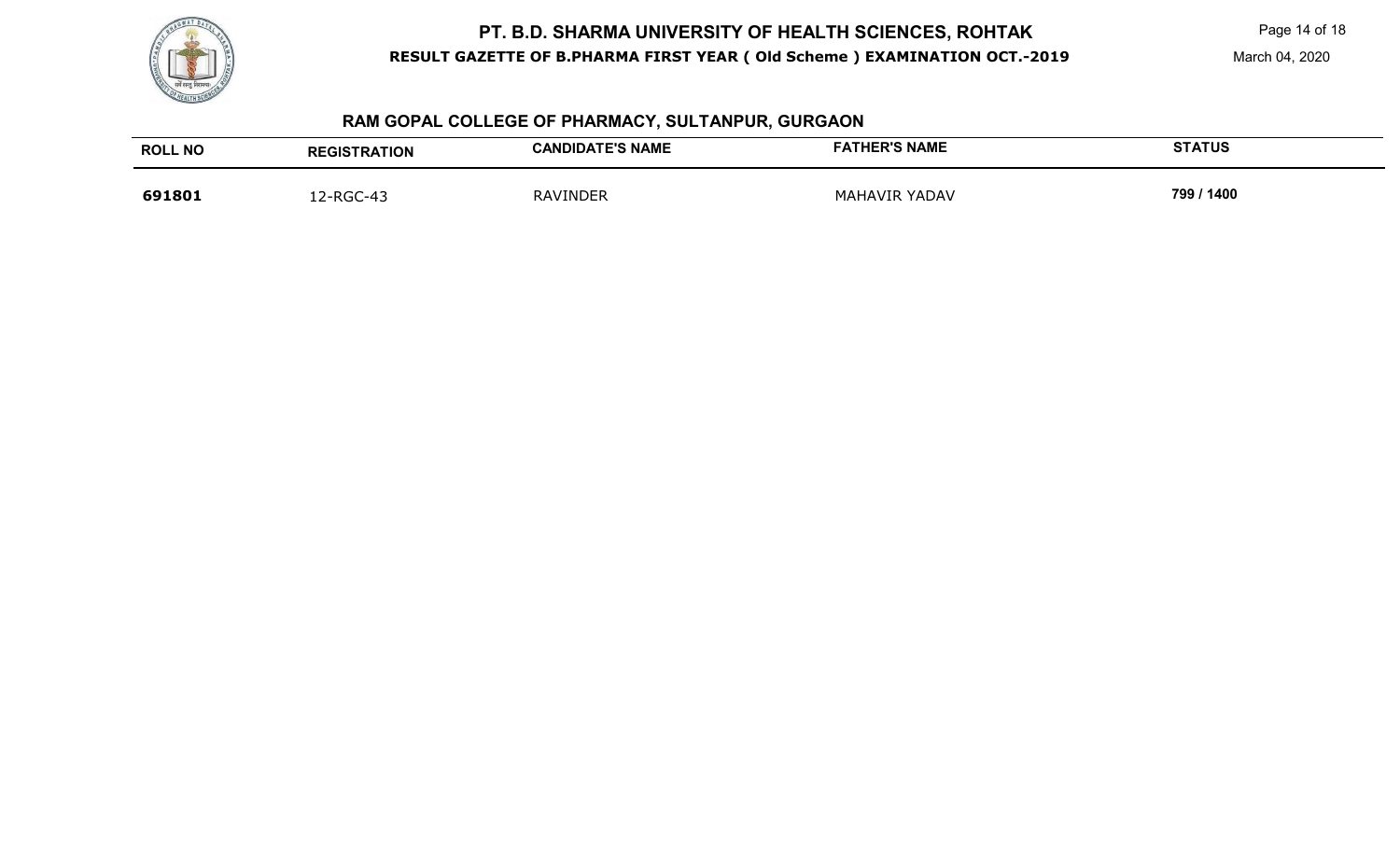

Page 15 of 18

# **SWAMI DEVI DYAL INSTITUTE OF PHARMACY GOLPURA, BARWALA PANCHKULA**

| <b>ROLL NO</b> | <b>REGISTRATION</b> | <b>CANDIDATE'S NAME</b> | <b>FATHER'S NAME</b> | <b>STATUS</b>   |
|----------------|---------------------|-------------------------|----------------------|-----------------|
| 691901         | 13-SDDI-50          | RAHUL SHARMA            | <b>SHIV KUMAR</b>    | $R-112(T)$      |
| 691902         | 13-SDDI-64          | <b>SHUBHAM HANDA</b>    | RAJ KUMAR HANDA      | R-112(T) 116(T) |
| 693041         | 12-SDDI-204         | <b>SAHIL GARG</b>       | <b>RAKESH KUMAR</b>  | R-111(T) 112(T) |
| 693042         | 13-SDDI-60          | <b>SANDEEP KUMAR</b>    | KIRAN PAL SINGH      | <b>R-115(T)</b> |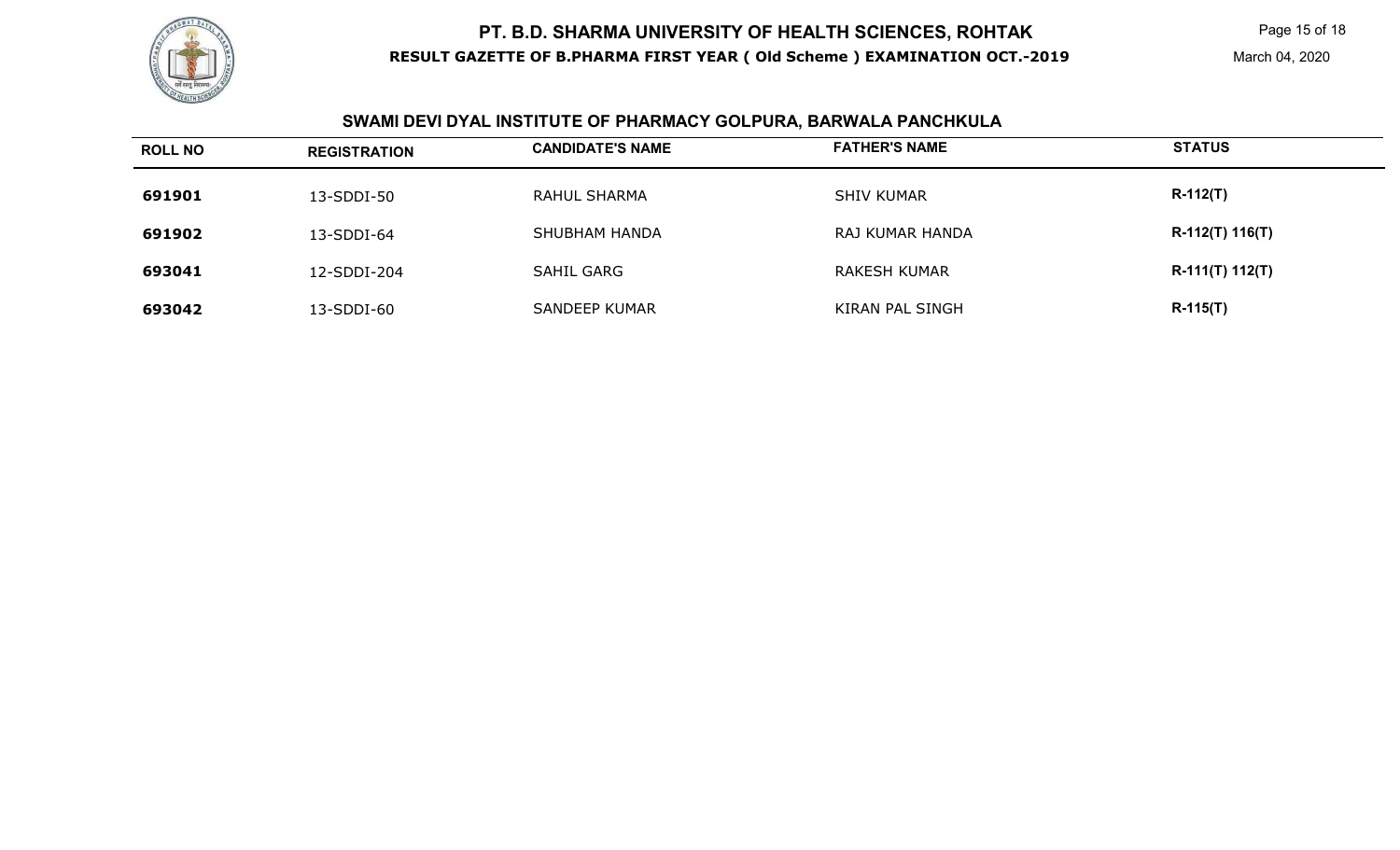

Page 16 of 18

#### **GANPATI INSTITUTE OF PHARMACY, BILASPUR, JAGADHRI**

| <b>ROLL NO</b> | <b>REGISTRATION</b> | <b>CANDIDATE'S NAME</b> | <b>FATHER'S NAME</b> | <b>STATUS</b> |
|----------------|---------------------|-------------------------|----------------------|---------------|
| 692001         | 13-GIJ-15           | <b>CHETAN SHERGILL</b>  | KULDEEP SINGH        | $R-112(T)$    |
| 693101         | 13-GIJ-50           | <b>SHIV KUMAR</b>       | <b>KRISHAN PAL</b>   | $R-112(T)$    |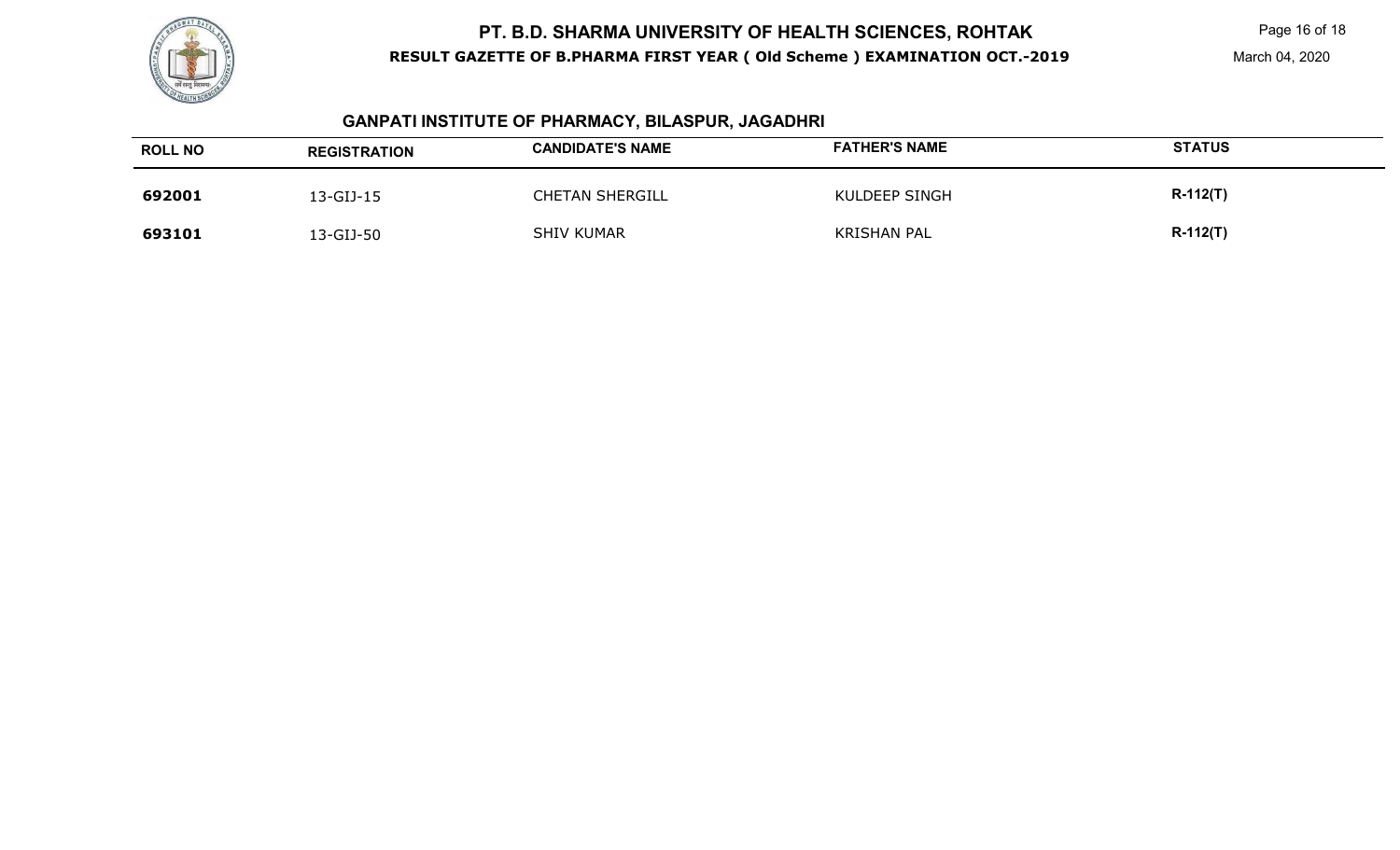

Page 17 of 18

March 04, 2020

# **MANAV INSTITUTE OF PHARMACY, BARWALA ,HISAR**

| <b>ROLL NO</b> | <b>REGISTRATION</b> | <b>CANDIDATE'S NAME</b> | <b>FATHER'S NAME</b>  | <b>STATUS</b> |
|----------------|---------------------|-------------------------|-----------------------|---------------|
| 692071         | 1-MIJ-08            | <b>MANOJ</b>            | <b>RAJENDER SINGH</b> | 824 / 1400    |